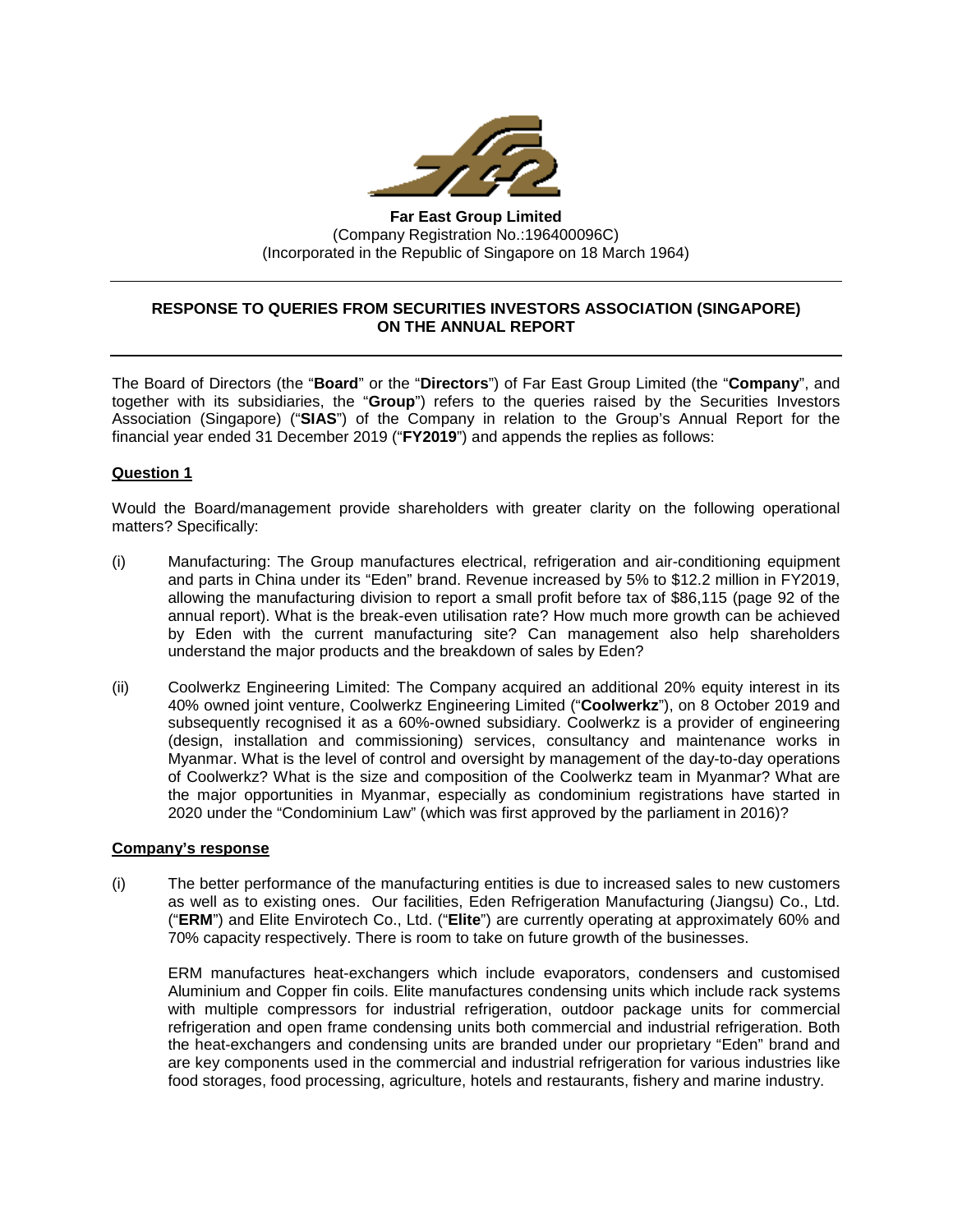(ii) The Group's involvement in Coolwerkz includes the implementation of standard operating procedures for management to carry out operational activities, including but not limited to finance, accounting, human resource, technical resources and day-to-day administrative functions. Since the acquisition of the additional 20% shareholding, the Group has hired an experienced general manager who has more than 15 years of experience in the HVAC and Air-Conditioning and Mechanical Ventilation (ACMV) industry to head the local team consisting of management, sales, engineers, technicians, finance and administrative staff.

Coolwerkz currently focuses primarily on refrigeration projects for industries such as food storage, supermarkets, hotels and restaurants, and food processing facilities. We do not rule out the possibility of expanding into ACMV projects in view of the growing demand under the "Condominium Law" introduced in 2016, with additional resources.

## **Question 2**

As disclosed in Note 8, as part of the purchase agreement with the previous owners of M-Tech Air-Con & Security Engineering Pte Ltd ("**M-Tech**"), additional cash payments, recognised as contingent consideration, will be payable to the vendors if certain profit targets are hit. The FY2019 and FY2020 Profit Guarantees were each set at \$750,000 of net profit after taxes.

The Company further stated the following:

*As of 31 December 2019, the key performance indicators of M-Tech showed that FY2019 Profit Guarantee was not achieved and the achievement of FY2020 Profit Guarantee is not probable as the projected FY2020 NPAT is lower than the difference between \$750,000 and its projected FY2020 NPAT.* 

*Management assessed that the probability of the M-Tech achieving FY2020 Profit Guarantee was remote and hence no adjustment was made to the fair value of the contingent consideration as at 31 December 2019.*

- (i) Can management help shareholders understand if M-Tech has performed up to expectations since the Company's acquisition?
- (ii) Was the purchase agreement structured in such a way that the risks are shared with the vendors?
- (iii) Has the Board carried out a review of M-Tech and evaluated the reasons for M-Tech not meeting the profit guarantees?
- (iv) What experience has management gained from the Company's first major acquisition since it was listed? How will it adjust its acquisition strategy going forward? Did the Company overpay for M-Tech?

#### **Company's response**

(i) The management believes M-Tech is a good addition to the Group to diversify from our traditional dependence on the commercial and light industrial (refrigeration) segment to generate revenue, and will continue to add value to the Group in the air-conditioning segment as well as to generate a more sustainable income stream to the Group.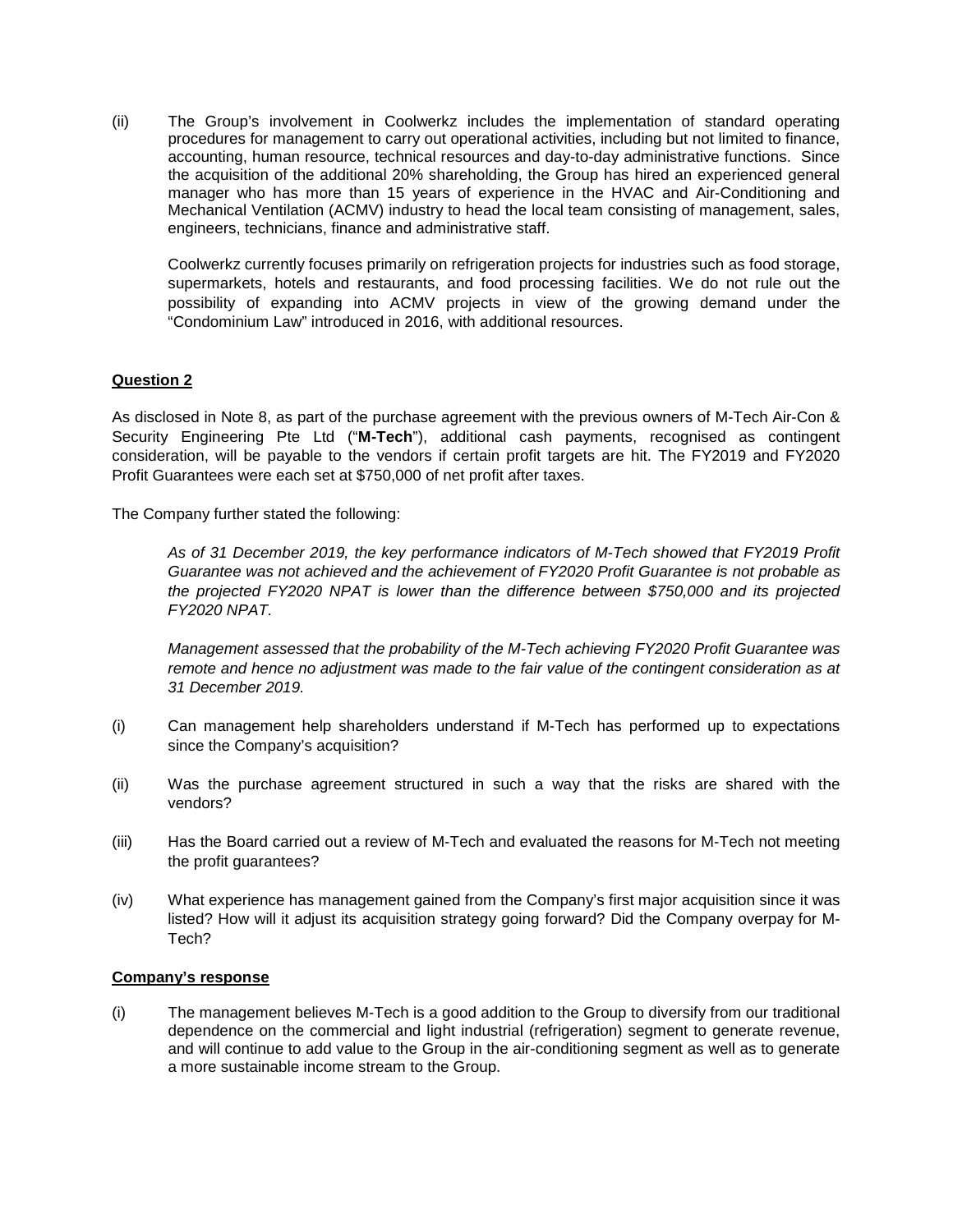- (ii) The vendors of M-Tech have committed to warranties which protect the risks to the Group as well as to our shareholders. The profit guarantee was accepted by the Board after due and careful enquiry, and the Board is of the view that the profit guarantee is reasonable, appropriate and is in the interest of the Company, taking into consideration, *inter alia*, historical revenue generated by M-Tech and its recurrent contracts with key customers.
- (iii) The Board has been updated on the performance of M-Tech periodically after the acquisition and is aware of the reasons for M-Tech not meeting the profit guarantees. The main reason, amongst others, for M-Tech not achieving the profit target is due to the impact of new accounting standards applied to the company which required the company to make certain provisions in accordance with the accounting standards.
- (iv) The Group is of the view that the acquisition is of a fair value and a win-win for both the vendors of M-Tech as well as for the Group and its shareholders. Accounting standards are constantly being revised and it may not be possible to estimate the impact of each new accounting standard pre-maturely. The Group will take this into considerations in our future acquisition strategy.

## **Question 3**

From Note 39 (pages 130 & 131 – Capital management), it can be seen that the Group's total loans and borrowings amounted to \$32.3 million as at 31 December 2019. The Group even utilised bank overdraft amounting to \$113,150.

Equity attributable to owners of the Company amounted to \$51.3 million. The debt-to equity ratio is approximately 63%.

As seen in Note 11 (page 101 – Investment securities), the Group invested \$7.9 million in quoted investment securities held for trading, consisting of \$5.3 million in bonds, \$1.6 million in money market funds and \$1.0 million in fixed income funds.

- (i) Would the Board elaborate further on the capital allocation policy?
- (ii) What is its cost of capital?
- (iii) Would management help shareholders understand the rationale of investing approximately \$8 million in quoted securities held for trading when it has loans and borrowings of up to \$32.3 million?
- (iv) In addition, the Group holds unquoted securities of Guangzhou Fayi Trading Co., Ltd. ("**Fayi**") which is carried at \$8.98 million as at 31 December 2019. What is the strategic value of this investment?

### **Company's response**

- (i) The capital held by the Group is reported to and reviewed by the Board on a periodic basis. The management is given a mandate by the Board to invest its cash reserves to conserve its value within a stipulated guideline. This is also to generate returns for shareholders which is above the existing fixed deposit rates if the capital is kept in the bank.
- (ii) Majority of the total loans and borrowings relates to term loans for properties and acquisition cost. The working capital financing cost amounts to approximately \$12.0 million where the average cost of borrowing is lower than the returns from the investment in the securities.